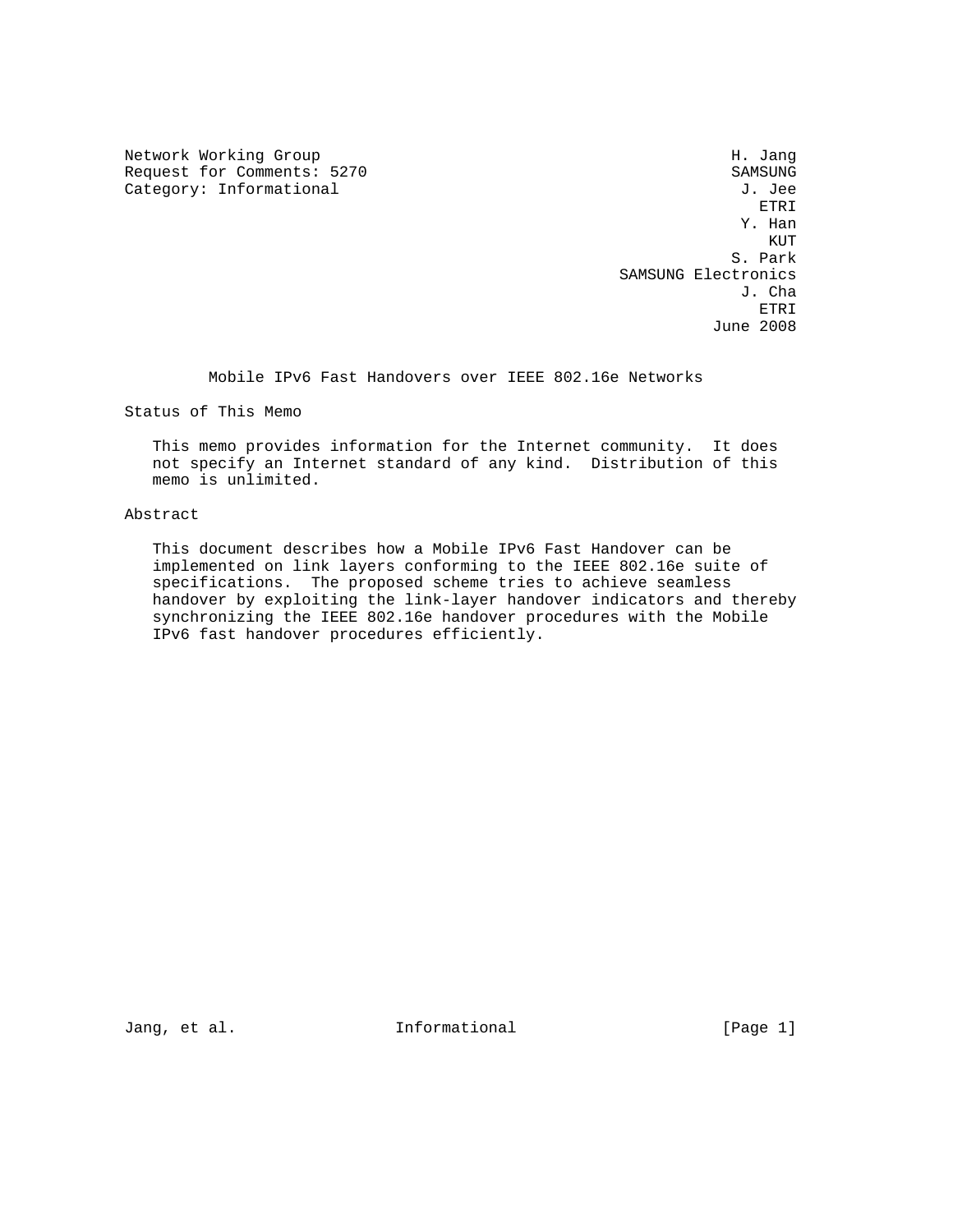Table of Contents

| $2$ .<br>$Terminology \ldots \ldots \ldots \ldots \ldots \ldots \ldots \ldots \ldots$ |  |  |  | 3   |
|---------------------------------------------------------------------------------------|--|--|--|-----|
| IEEE 802.16e Handover Overview<br>3.                                                  |  |  |  | 4   |
| Network Topology Acquisition and Network Selection<br>$4$ .                           |  |  |  | -5  |
| Interaction between FMIPv6 and IEEE 802.16e<br>5.                                     |  |  |  | 6   |
| Access Router Discovery<br>5.1.                                                       |  |  |  | - 6 |
|                                                                                       |  |  |  | - 7 |
| 5.3. Handover Execution 8                                                             |  |  |  |     |
| 5.4. Handover Completion 9                                                            |  |  |  |     |
| 6. The Examples of Handover Scenario 10                                               |  |  |  |     |
| $6.1$ .                                                                               |  |  |  |     |
|                                                                                       |  |  |  |     |
| IEEE 802.21 Considerations 14<br>7                                                    |  |  |  |     |
| Security Considerations 14<br>8.                                                      |  |  |  |     |
| 9.                                                                                    |  |  |  |     |
| 1 N                                                                                   |  |  |  |     |
| 10.1. Normative References 15                                                         |  |  |  |     |
|                                                                                       |  |  |  | 16  |

# 1. Introduction

 Mobile IPv6 Fast Handover protocol (FMIPv6) [RFC5268] was proposed to complement the Mobile IPv6 (MIPv6) [RFC3775] by reducing the handover latency for the real-time traffic. FMIPv6 assumes the support from the link-layer technology; however, the specific link-layer information available and its available timing differs according to the particular link-layer technology in use, as pointed out in [RFC4260], which provides an FMIPv6 solution for the IEEE 802.11 networks. So, this document is proposed to provide an informational guide to the developers about how to optimize the FMIPv6 handover procedures, specifically in the IEEE 802.16e networks [IEEE802.16][IEEE802.16e].

 The proposed scheme achieves seamless handover by exploiting the link-layer handover indicators and designing an efficient interleaving scheme of the 802.16e and the FMIPv6 handover procedures. The scheme targets a hard handover, which is the default handover type of IEEE 802.16e. For the other handover types, i.e., the Macro Diversity Handover (MDHO) and Fast Base Station Switching (FBSS), the base stations in the same diversity set are likely to belong to the same subnet for diversity, and FMIPv6 might not be needed. Regarding the MDHO and the FBSS deployment with FMIPv6, further discussion will be needed and is not in the scope of this document.

Jang, et al. 10. Informational 1. The leage 2]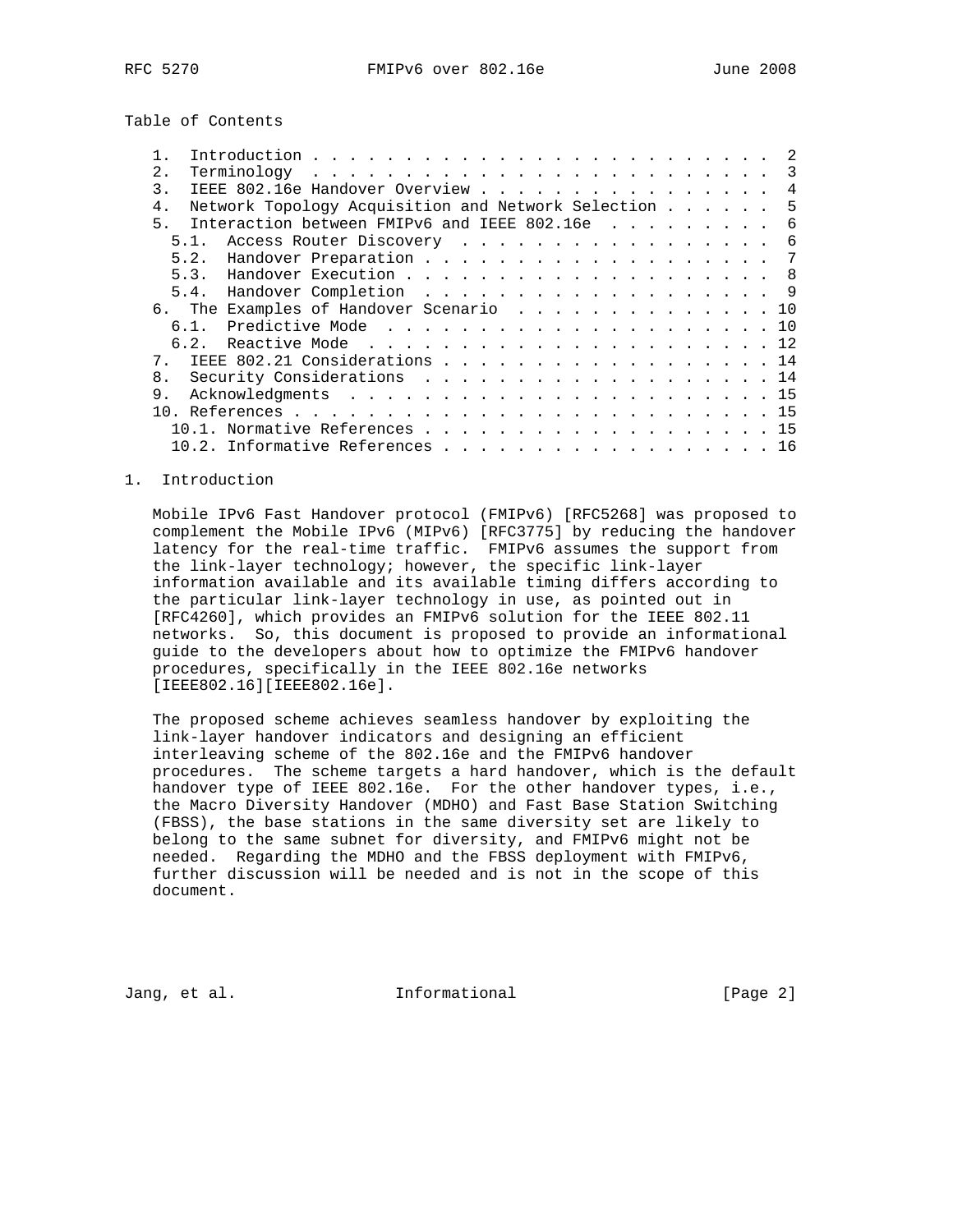We begin with a summary of handover procedures of [IEEE802.16e] and then present the optimized complete FMIPv6 handover procedures by using the link-layer handover indicators. The examples of handover scenarios are described for both the predictive mode and reactive mode.

## 2. Terminology

 The key words "MUST", "MUST NOT", "REQUIRED", "SHALL", "SHALL NOT", "SHOULD", "SHOULD NOT", "RECOMMENDED", "MAY", and "OPTIONAL" in this document is to be interpreted as described in [RFC2119].

 Most of terms used in this document are defined in MIPv6 [RFC3775] and FMIPv6 [RFC5268].

 The following terms come from the IEEE 802.16e specification [IEEE802.16e].

## MOB\_NBR-ADV

 An IEEE 802.16e neighbor advertisement message sent periodically by a base station.

## MOB\_MSHO-REQ

An IEEE 802.16e handover request message sent by a mobile node.

#### MOB\_BSHO-RSP

 An IEEE 802.16e handover response message sent by a base station.

## MOB\_BSHO-REQ

 An IEEE 802.16e handover request message sent by a base station.

# MOB\_HO-IND

 An IEEE 802.16e handover indication message sent by a mobile node.

## BSID

An IEEE 802.16e base station identifier.

# Jang, et al. 10. Informational 1. [Page 3]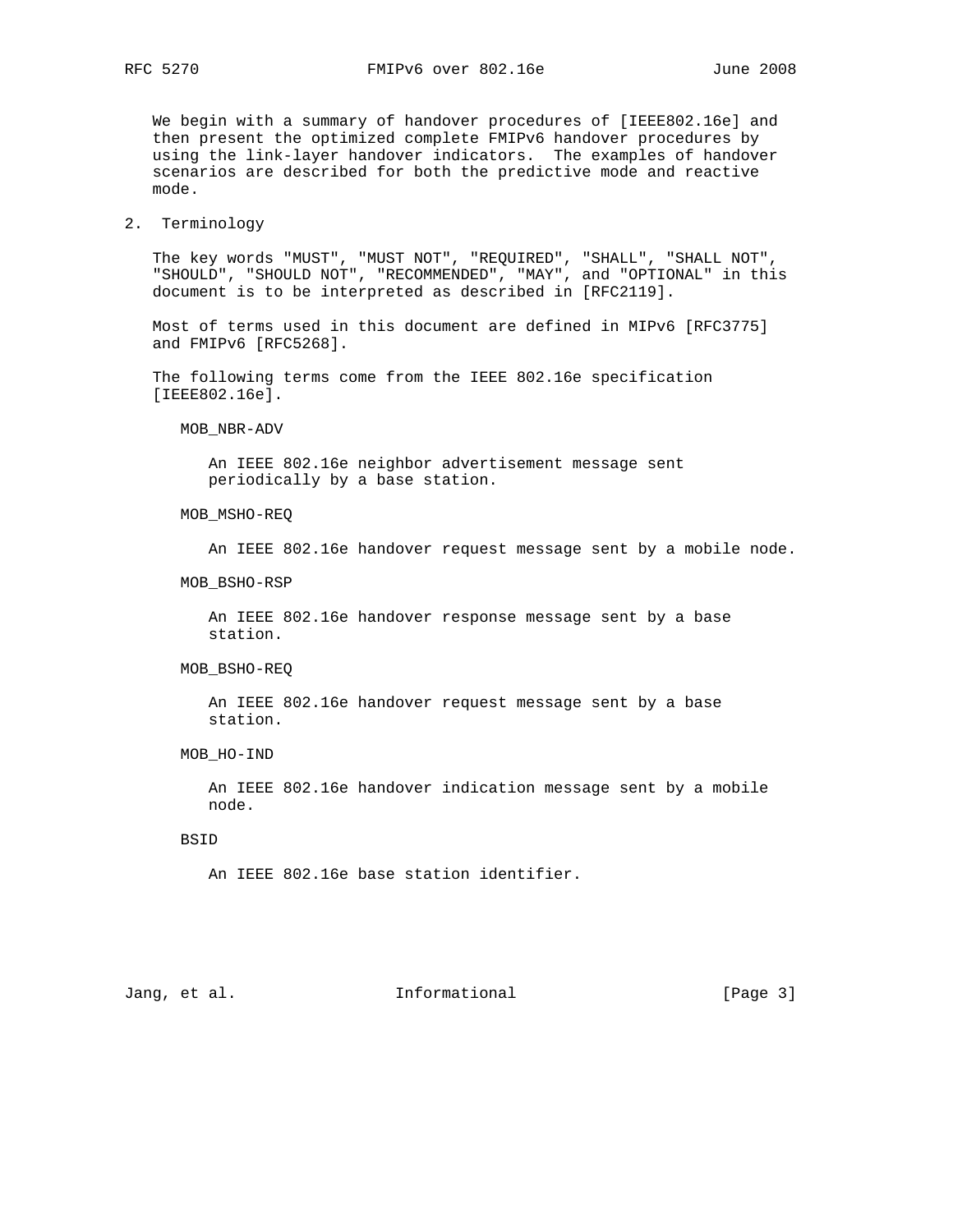# 3. IEEE 802.16e Handover Overview

 Compared with the handover in the WLAN (Wireless Local Area Network), the IEEE 802.16e handover mechanism consists of more steps since the 802.16e embraces the functionality for elaborate parameter adjustment and procedural flexibility.

 When a mobile node (MN) stays in a link, it listens to the Layer 2 neighbor advertisement messages, named MOB\_NBR-ADV, from its serving base station (BS). A BS broadcasts them periodically to identify the network and announce the characteristics of neighbor BSs. Receiving this, the MN decodes this message to find out information about the parameters of neighbor BSs for its future handover. With the provided information in a MOB\_NBR-ADV, the MN may minimize the handover latency by obtaining the channel number of neighbors and reducing the scanning time, or may select the better target BS based on the signal strength, Quality-of-Service (QoS) level, service price, etc.

 The handover procedure is conceptually divided into two steps: "handover preparation" and "handover execution" [SH802.16e]. The handover preparation can be initiated by either an MN or a BS.

 During this period, neighbors are compared by the metrics such as signal strength or QoS parameters, and a target BS is selected among them. If necessary, the MN may try to associate (initial ranging) with candidate BSs to expedite a future handover. Once the MN decides to handover, it notifies its intent by sending a MOB\_MSHO-REQ message to the serving BS (s-BS). The BS then replies with a MOB\_BSHO-RSP containing the recommended BSs to the MN after negotiating with candidates. Optionally, it may confirm handover to the target BS (t-BS) over backbone when the target is decided. Alternatively, the BS may trigger handover with a MOB\_BSHO-REQ message.

 After handover preparation, handover execution starts. The MN sends a MOB\_HO-IND message to the serving BS as a final indication of its handover. Once it makes a new attachment, it conducts 802.16e ranging through which it can acquire physical parameters from the target BS, tuning its parameters to the target BS. After ranging with the target BS successfully, the MN negotiates basic capabilities such as maximum transmit power and modulator/demodulator type. It then performs authentication and key exchange procedures, and finally registers with the target BS. If the target BS has already learned some contexts such as authentication or capability parameters through backbone, it may omit the corresponding procedures. For the details of the 802.16 handover procedures, refer to Section 6.3.22 of [IEEE802.16e]. After completing registration, the target BS starts

Jang, et al. 10. Informational 1. [Page 4]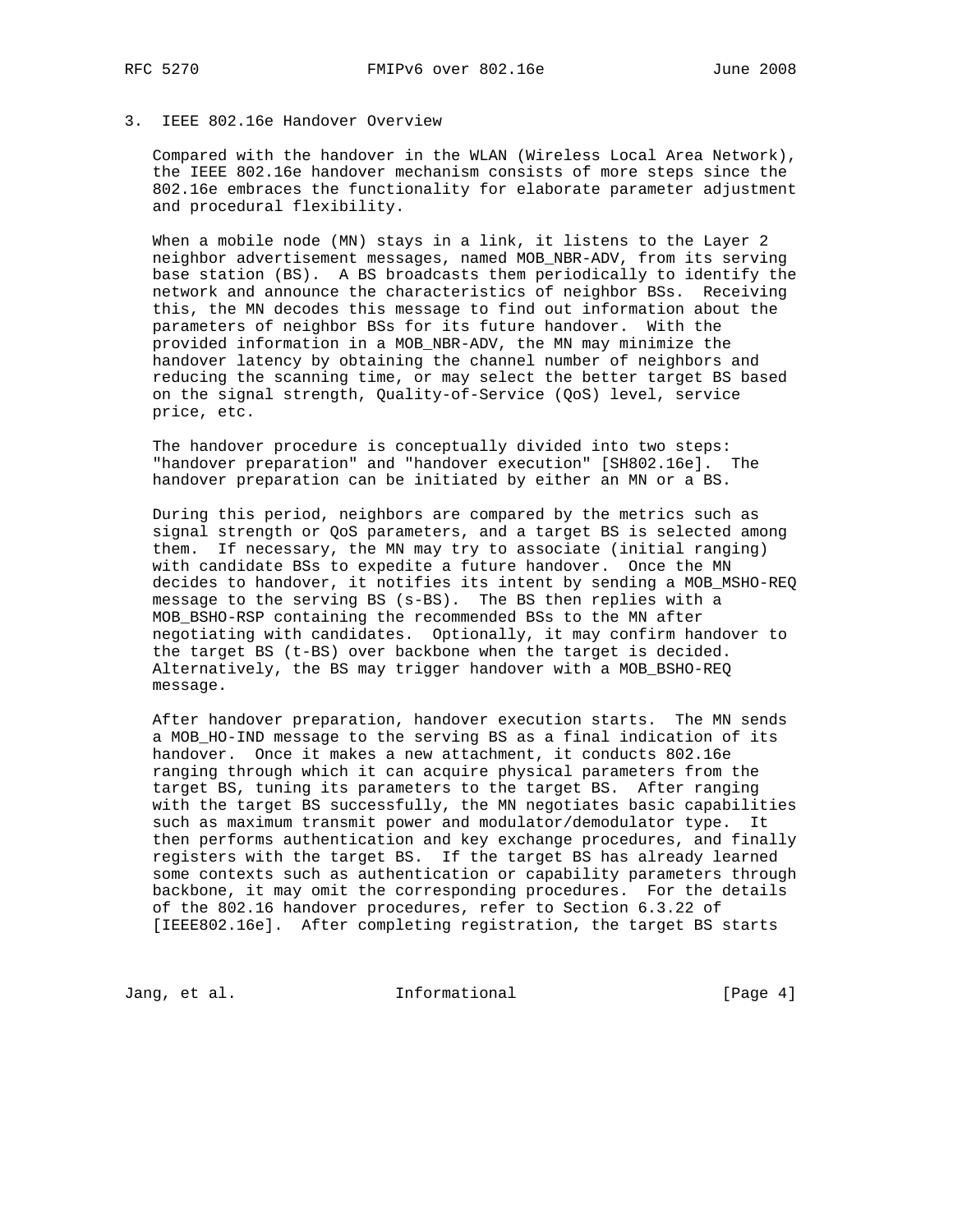to serve the MN and communication via target BS is available. However, in case the MN moves to a different subnet, it should reconfigure a new IP address and reestablish an IP connection. To resume the active session of the previous link, the MN should also perform IP layer handover.

## 4. Network Topology Acquisition and Network Selection

 This section describes how discovery of adjacent networks and selection of target network work in the IEEE 802.16e for background information.

 An MN can learn the network topology and acquire the link information in several ways. First of all, it can do that via L2 neighbor advertisements. A BS supporting mobile functionality shall broadcast a MOB\_NBR-ADV message periodically that includes the network topology information (its maximum interval is 1 second). This message includes BSIDs and channel information of neighbor BSs, and it is used to facilitate the MN's synchronization with neighbor BSs. An MN can collect the necessary information of the neighbor BSs through this message for its future handover.

 Another method for acquisition of network topology is scanning, which is the process to seek and monitor available BSs in order to find suitable handover targets. While a MOB\_NBR-ADV message includes static information about neighbor BSs, scanning provides rather dynamic parameters such as link quality parameters. Since the MOB\_NBR-ADV message delivers a list of neighbor BSIDs periodically and scanning provides a way to sort out some adequate BSs, it is recommended that when new BSs are found in the advertisement, the MN identifies them via scanning and resolves their BSIDs to the information of the subnet where the BS is connected. The association, an optional initial ranging procedure occurring during scanning, is one of the helpful methods to facilitate the impending handover. The MN is able to get ranging parameters and service availability information for the purpose of proper selection of the target BS and expediting a potential future handover to it. The detailed explanation of association is described in Section 6.3.22 of [IEEE802.16e].

 Besides the methods provided by 802.16e, the MN may rely on other schemes. For instance, the topology information may be provided through the MIIS (Media Independent Information Service) [IEEE802.21], which has been developed by the IEEE 802.21 working group. The MIIS is a framework by which the MN or network can obtain network information to facilitate network selection and handovers.

Jang, et al. 10 1nformational 100 minutional [Page 5]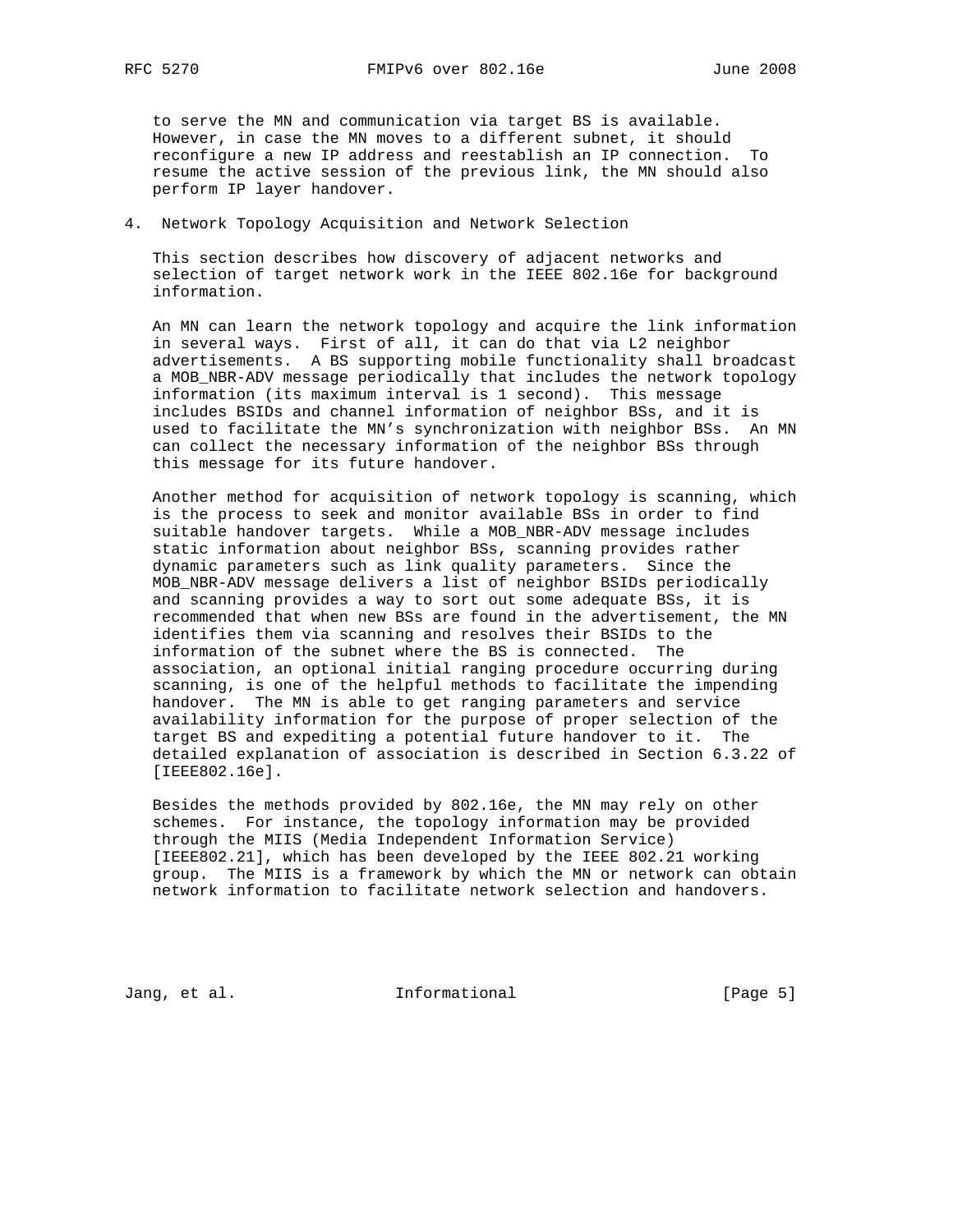After learning about neighbors, the MN may compare them to find a BS, which can serve better than the serving BS. The target BS may be determined by considering various criteria such as required QoS, cost, user preference, and policy. How to select the target BS is not in the scope of this document.

5. Interaction between FMIPv6 and IEEE 802.16e

 In this section, a set of primitives is introduced for an efficient interleaving of the IEEE 802.16e and the FMIPv6 procedures as below. The following sections present the handover procedures in detail by using them.

o NEW\_LINK\_DETECTED (NLD)

 A trigger from the link layer to the IP layer in the MN to report that a new link has been detected.

o LINK\_HANDOVER\_IMPEND (LHI)

 A trigger from the link layer to the IP layer in the MN to report that a link-layer handover decision has been made and its execution is imminent.

o LINK\_SWITCH (LSW)

 A control command from the IP layer to the link layer in the MN in order to force the MN to switch from an old BS to a new BS.

o LINK\_UP (LUP)

 A trigger from the link layer to the IP layer in the MN to report that the MN completes the link-layer connection establishment with a new BS.

5.1. Access Router Discovery

 Once a new BS is detected through reception of a MOB\_NBR-ADV and scanning, an MN may try to learn the associated access router (AR) information as soon as possible. In order to enable its quick discovery in the IP layer, the link layer (802.16) triggers a NEW\_LINK\_DETECTED primitive to the IP layer (FMIPv6) on detecting a new BS.

 Receiving the NEW\_LINK\_DETECTED from the link layer, the IP layer tries to learn the associated AR information by exchanging an RtSolPr (Router Solicitation for Proxy Advertisement) and a PrRtAdv (Proxy Router Advertisement) with the PAR (Previous Access Router).

Jang, et al. 10 1nformational 100 mm [Page 6]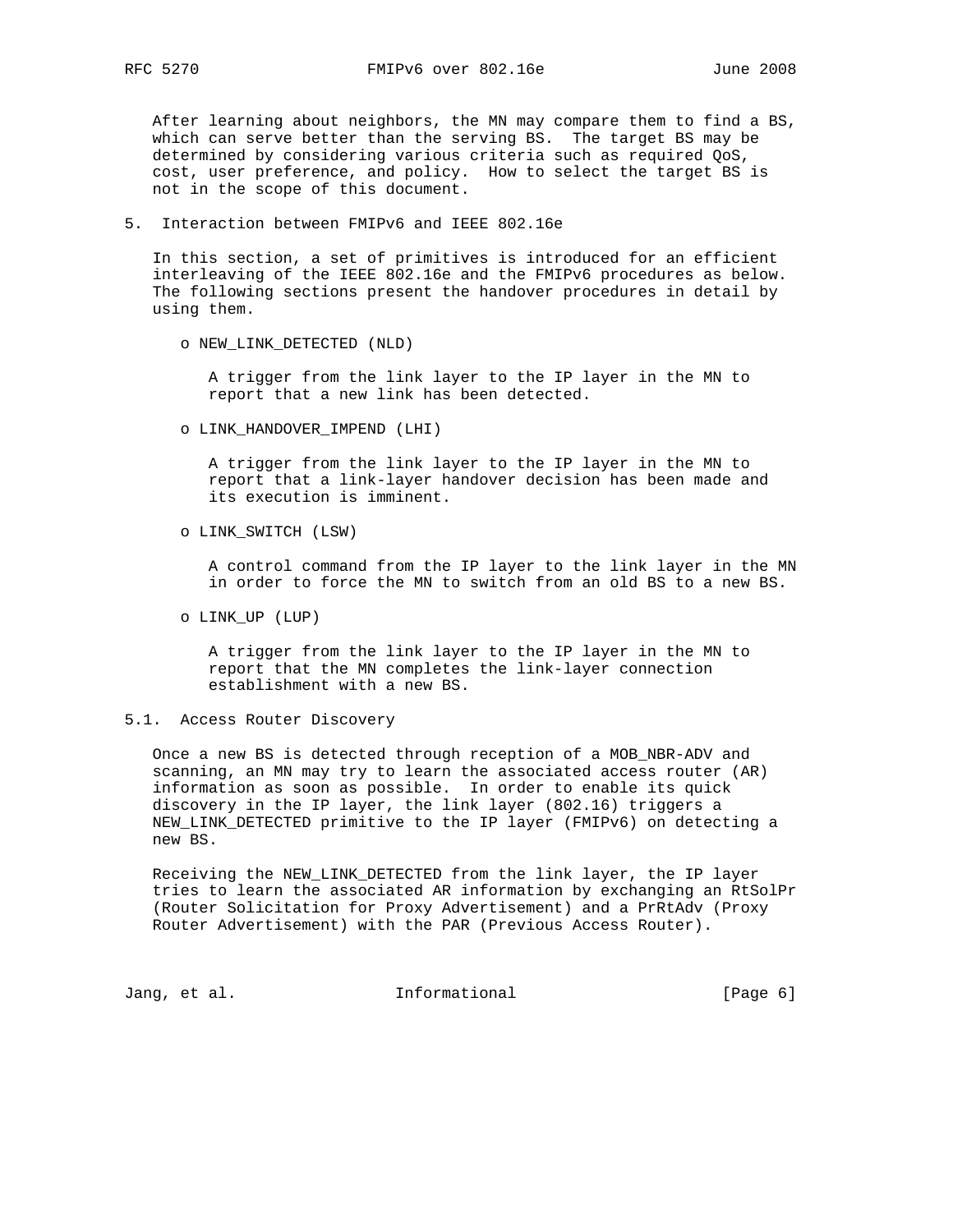According to [RFC5268], the MN may send an RtSolPr at any convenient time. However, this proposal recommends that, if feasible, the MN send it as soon as possible after receiving the NEW\_LINK\_DETECTED for quick router discovery because detection of a new BS usually implies MN's movement, which may result in handover.

 Transmission of RtSolPr messages may cause the signaling overhead problem that is mentioned in Section 2 of [RFC4907]. To rate-limit the retransmitted RtSolPr messages, FMIPv6 provides a back-off mechanism. It is also possible that attackers may forge a MOB\_NBR- ADV message so that it can contain a bunch of bogus BSIDs or may send a flood of MOB\_NBR-ADV messages each of which contains different BSIDs. This problem is mentioned in Section 8.

# 5.2. Handover Preparation

 When the MN decides to change links based on its policy such as the degrading signal strength or increasing packet loss rate, it initiates handover by sending a MOB\_MSHO-REQ to the BS and will receive a MOB\_BSHO-RSP from the BS as a response. Alternatively, the BS may initiate handover by sending a MOB\_BSHO-REQ to the MN.

 On receiving either a MOB\_BSHO-RSP or a MOB\_BSHO-REQ, the link layer triggers a LINK\_HANDOVER\_IMPEND in order to signal the IP layer of arrival of MOB\_BSHO-REQ/MOB\_BSHO-RSP quickly. At this time, the target BS decided in the link layer is delivered to the IP layer as a parameter of the primitive. The primitive is used to report that a link-layer handover decision has been made and its execution is imminent. It can be helpfully used for FMIPv6 as an indication to start the handover preparation procedure, that is to send an FBU (Fast Binding Update) message to the PAR.

 To avoid erroneous results due to unreliable and inconsistent characteristics of link, for instance, to move to the unpredicted network or to stay in the current network after sending an FBU, Section 2 of [RFC4907] advises the use of a combination of signal strength data with other techniques rather than relying only on signal strength for handover decision. For example, the LINK\_HANDOVER\_IMPEND may be sent after validating filtered signal strength measurements with other indications of link loss such as lack of beacon reception.

 Once the IP layer receives the LINK\_HANDOVER\_IMPEND, it checks whether or not the specified target network belongs to a different subnet based on the information collected during the Access Router Discovery step. If the target proves to be in the same subnet, the MN can continue to use the current IP address after handover, and there is no need to perform FMIPv6. Otherwise, the IP layer

Jang, et al. 10. Informational 1. [Page 7]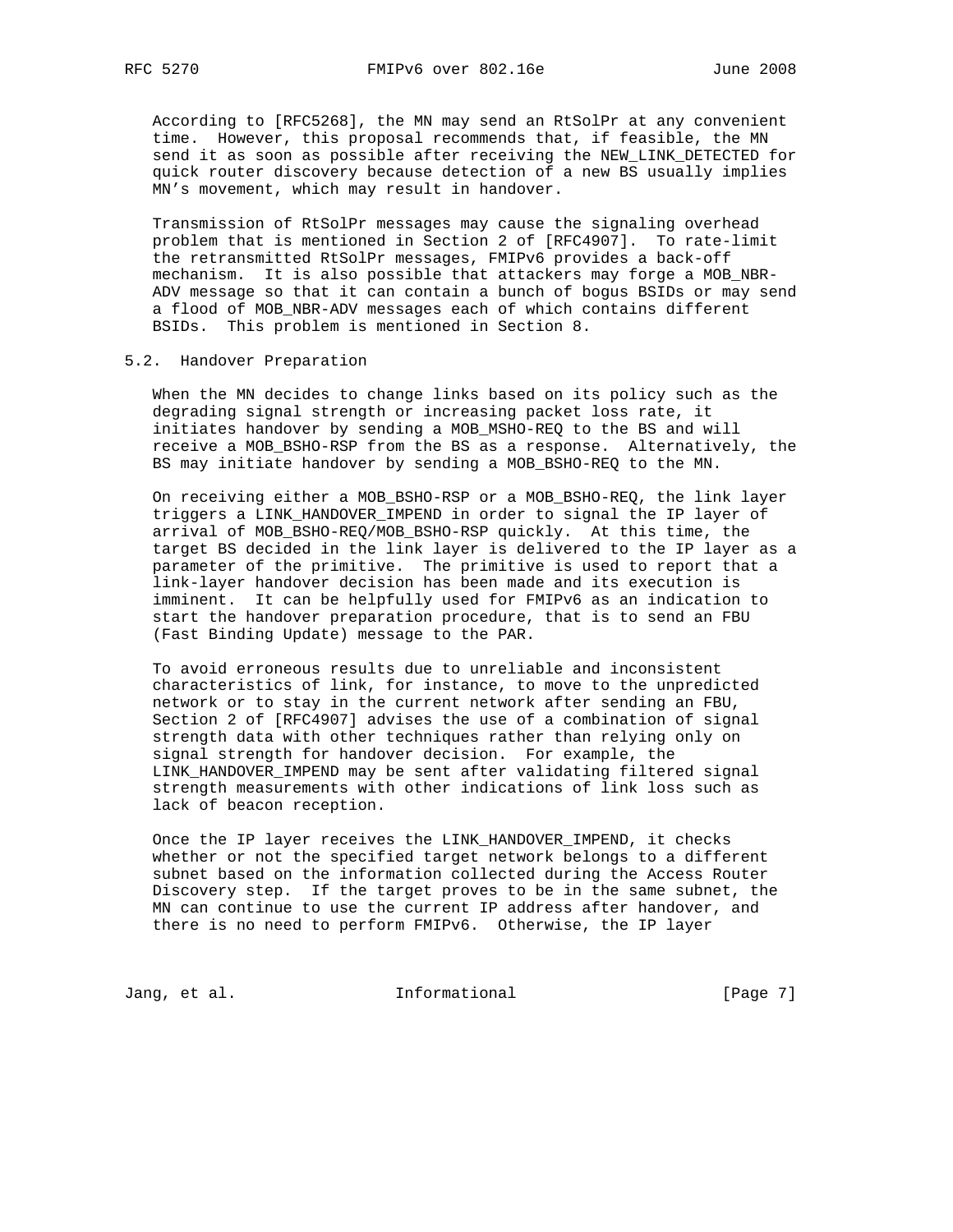formulates a prospective NCoA (New Care-of Address) with the information provided in the PrRtAdv message and sends an FBU message to the PAR.

 When the FBU message arrives in the PAR successfully, the PAR and the NAR (New Access Router) process it according to [RFC5268]. The PAR sets up a tunnel between the PCoA (Previous Care-of Address) and NCoA by exchanging HI (Handover Initiate) and HAck (Handover Acknowledge) messages with the NAR, forwarding the packets destined for the MN to the NCoA. The NCoA is confirmed or re-assigned by the NAR in the HAck and, finally delivered to the MN through the FBack (Fast Binding Acknowledgment) in case of predictive mode.

 After the MN sends a MOB\_HO-IND to the serving BS, data packet transfer between the MN and the BS is no longer allowed. Note that when a MOB\_HO-IND is sent out before an FBack arrives in the MN, it is highly probable that the MN will operate in reactive mode because the serving BS releases all the MN's connections and resources after receiving a MOB\_HO-IND. Therefore, if possible, the MN should exchange FBU and FBack messages with the PAR before sending a MOB\_HO- IND to the BS so as to operate in predictive mode.

# 5.3. Handover Execution

 If the MN receives an FBack message on the previous link, it runs in predictive mode after handover. Otherwise, it should run in reactive mode. In order for the MN to operate in predictive mode as far as possible after handover, implementations may allow use of a LINK\_SWITCH primitive. The LINK\_SWITCH is a command in order to force the MN to switch from an old BS to a new BS and the similar concept has introduced for the wireless LAN in [RFC5184]. When it is applied, the MN's IP layer issues a LINK\_SWITCH primitive to the link layer on receiving the FBack message in the previous link. Until it occurs, the link layer keeps the current (previous) link if feasible and postpones sending a MOB\_HO-IND message while waiting for the FBack message.

 After switching links, the MN synchronizes with the target BS and performs the 802.16e network entry procedure. The MN exchanges the RNG-REQ/RSP, SBC-REQ/RSP, PKM-REQ/RSP, and REG-REQ/RSP messages with the target BS. Some of these messages may be omitted if the (previously) serving BS transferred the context to the target BS over the backbone beforehand. When the network entry procedure is completed and the link layer is ready for data transmission, it informs the IP layer of the fact with a LINK\_UP primitive.

Jang, et al. 10 1nformational 100 minutional [Page 8]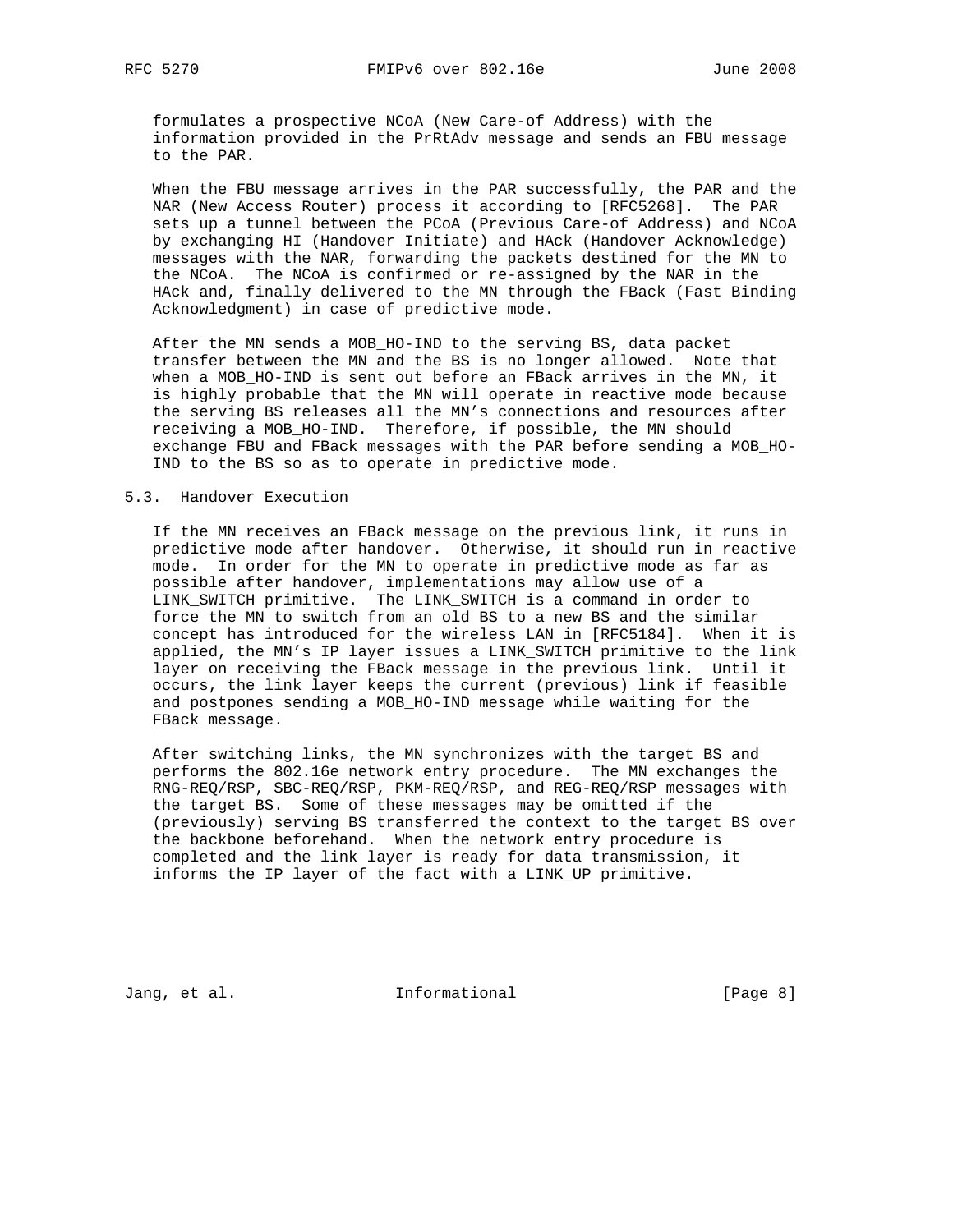Section 2 of [RFC4907] recommends that link indications should be designed with built-in damping. The LINK\_UP primitive defined in this document is generated by the link layer state machine based on the 802.16e link layer message exchanges, that is, the IEEE 802.16e network entry and the service flow creation procedures. Therefore, the LINK\_UP is typically less sensitive to changes in transient link conditions. The link may experience an intermittent loss. Even in such a case, the following FMIPv6 operation is performed only when the MN handovers to the link with a different subnet and there is no signaling overhead as a result of a intermittent loss.

5.4. Handover Completion

 When the MN's IP layer receives a LINK\_UP primitive from the link layer, it should check whether it has moved into the target network predicted by FMIPv6. In case the target BS is within the same subnet, the MN does not perform the FMIPv6 operation.

- \* If the MN discovers itself in the predicted target network and receives an FBack message in the previous link, the MN's IP layer sends an UNA (Unsolicited Neighbor Advertisement) to the NAR (predictive mode).
- \* If the MN has moved to the target network without receiving an FBack message in the previous link, the IP layer sends an UNA and also an FBU message immediately after sending the UNA message (reactive mode). The NAR may provide a different IP address by using an RA (Router Advertisement) with a NAACK (Neighbor Advertisement Acknowledge) option other than the formulated NCoA by the MN.
- \* The MN may discover itself in the unpredicted network (erroneous movement). If this is the case, the MN moves to the network that is not the target specified in the LINK\_HANDOVER\_IMPEND primitive. For the recovery from such an invalid indication, which is mentioned in Section 2 of [RFC4907], the MN should send a new FBU to the PAR according to Section 5.6 of [RFC5268] so that the PAR can update the existing binding entry and redirect the packets to the new confirmed location.

 In both cases of predictive and reactive modes, once the MN has moved into the new link, it uses the NCoA formulated by the MN as a source address of the UNA, irrespective of NCoA availability. It then starts a Duplicate Address Detection (DAD) probe for NCoA according to [RFC4862]. In case the NAR provides the MN with a new NCoA, the MN MUST use the provided NCoA instead of the NCoA formulated by the MN.

Jang, et al. 10. Informational 1. [Page 9]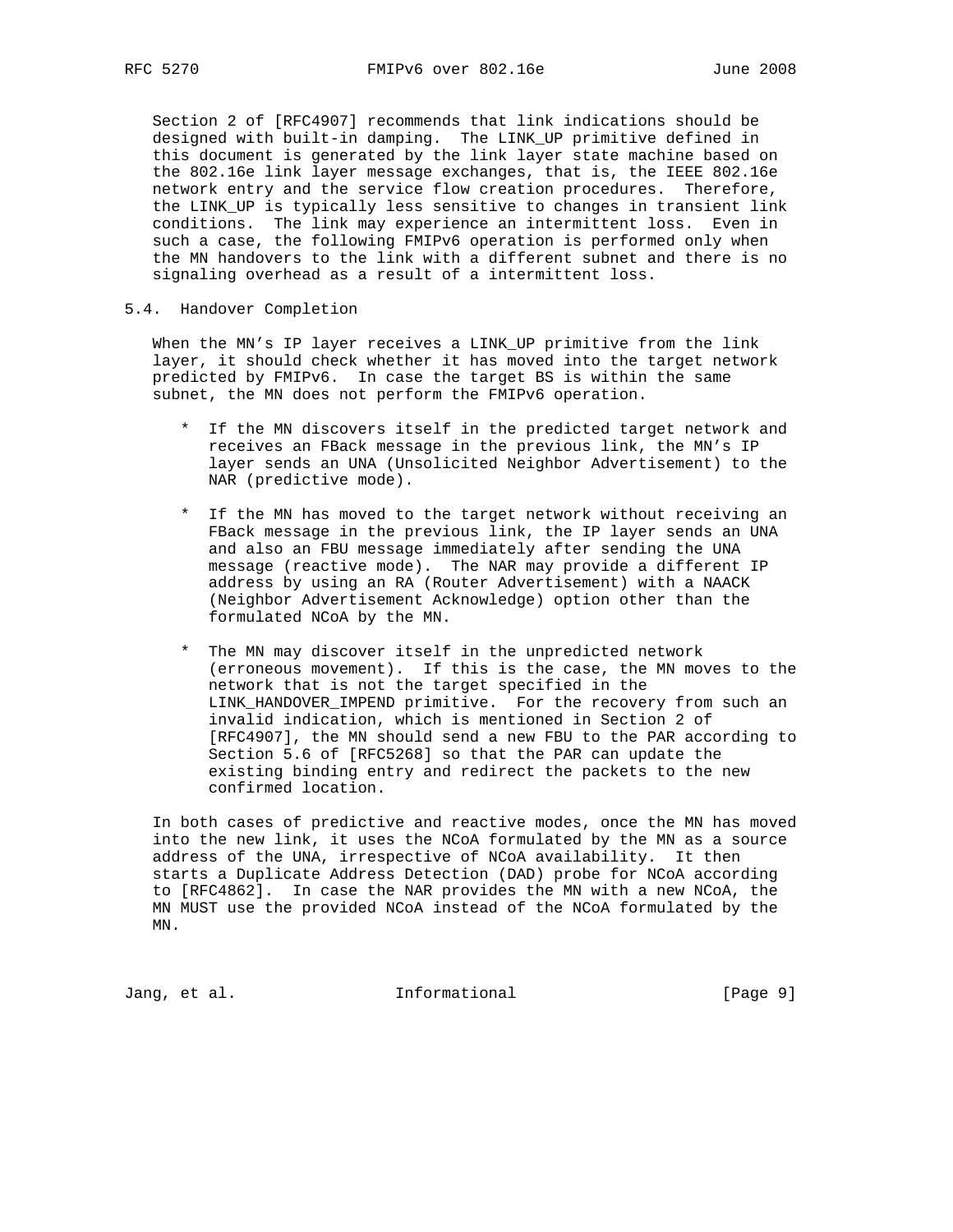When the NAR receives an UNA message, it deletes its proxy neighbor cache entry if it exists, and forwards buffered packets to the MN after updating the neighbor cache properly. Detailed UNA processing rules are specified in Section 6.4 of [RFC5268].

6. The Examples of Handover Scenario

 In this section, the recommended handover procedures over 802.16e network are shown for both predictive and reactive modes. It is assumed that the MN handovers to the network that belongs to a different subnet.

 In the following figures, the messages between the MN's Layer 2 (MN L2) and the BS are the IEEE 802.16 messages, while messages between the MN's Layer 3 (MN L3) and the PAR and messages between PAR and NAR are the FMIPv6 messages. The messages between the MN L2 and the MN L3 are primitives introduced in this document.

## 6.1. Predictive Mode

 The handover procedures in the predictive mode are briefly described as follows. Figure 3 illustrates these procedures.

- 1. A BS broadcasts a MOB\_NBR-ADV periodically.
- 2. If the MN discovers a new neighbor BS in this message, it may perform scanning for the BS.
- 3. When a new BS is found through the MOB\_NBR-ADV and scanning, the MN's link layer notifies it to the IP layer by a NEW LINK DETECTED primitive.
- 4. The MN tries to resolve the new BS's BSID to the associated AR by exchange of RtSolPr and PrRtAdv messages with the PAR.
- 5. The MN initiates handover by sending a MOB\_MSHO-REQ message to the BS and receives a MOB\_BSHO-RSP from the BS. Alternatively, the BS may initiate handover by sending a MOB\_BSHO-REQ to the MN.
- 6. When the MN receives either a MOB\_BSHO-RSP or a MOB\_BSHO-REQ from the BS, its link layer triggers a LINK\_HANDOVER\_IMPEND primitive to the IP layer.

Jang, et al. 10 1nformational 10 [Page 10]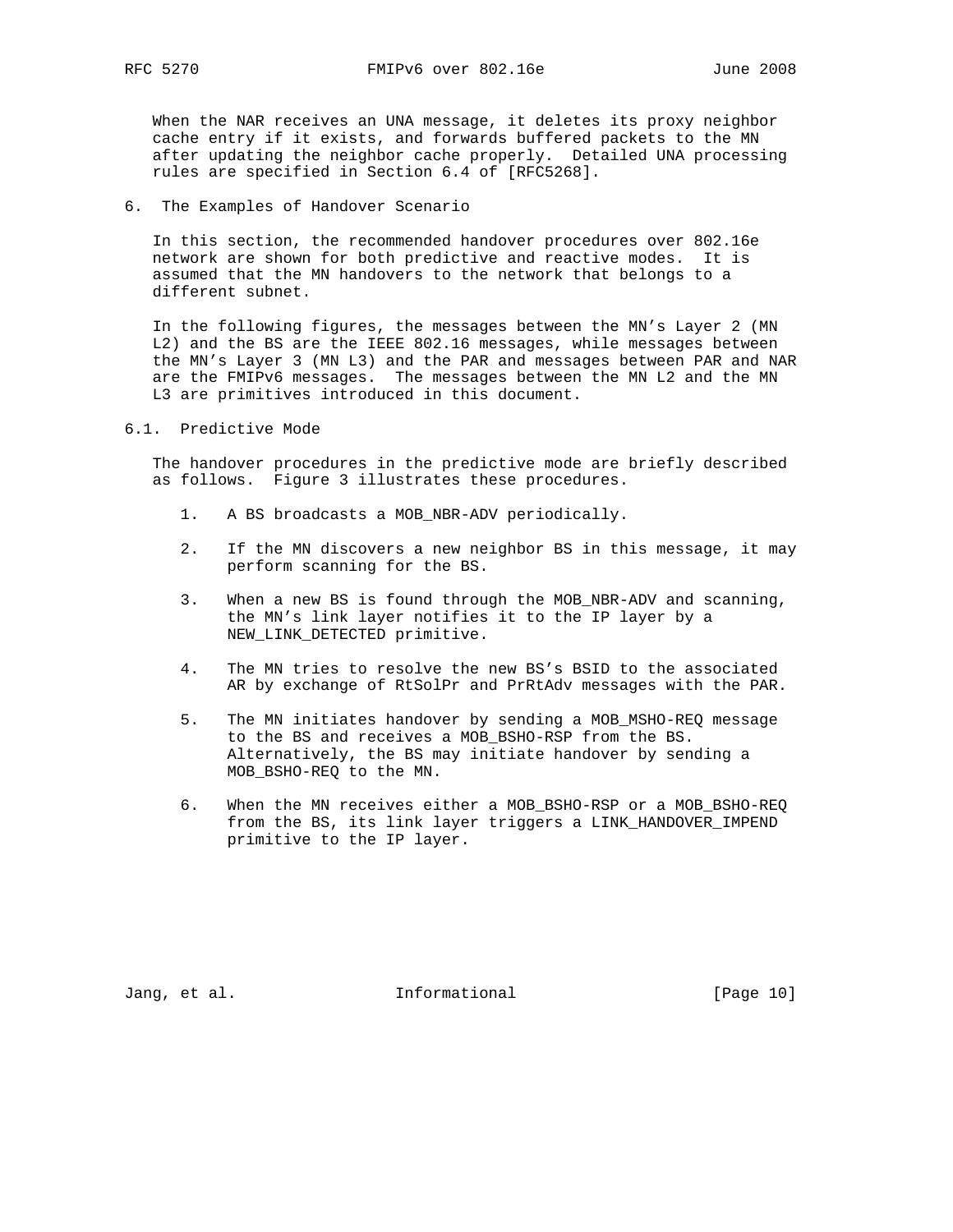- 7. On reception of the LINK\_HANDOVER\_IMPEND, the MN's IP layer identifies that the target delivered along with the LINK\_HANDOVER\_IMPEND belongs to a different subnet and sends an FBU message to the PAR. On receiving this message, the PAR establishes tunnel between the PCoA and the NCoA by exchange of HI and HAck messages with the NAR, and it forwards packets destined for the MN to the NCoA. During this time, the NAR may confirm NCoA availability in the new link via HAck.
- 8. The MN receives the FBack message before its handover and sends a MOB\_HO-IND message as a final indication of handover. Issue of a MOB\_HO-IND may be promoted optionally by using a LINK\_SWITCH command from the IP layer. Afterwards it operates in predictive mode in the new link.
- 9. The MN conducts handover to the target BS and performs the IEEE 802.16e network entry procedure.
- 10. As soon as the network entry procedure is completed, the MN's link layer signals the IP layer with a LINK\_UP. On receiving this, the IP layer identifies that it has moved to a predicted target network and received the FBack message in the previous link. It issues an UNA to the NAR by using the NCoA as a source IP address. At the same time, it starts to perform DAD for the NCoA.
- 11. When the NAR receives the UNA from the MN, it delivers the buffered packets to the MN.

Jang, et al. 10. Informational 1. [Page 11]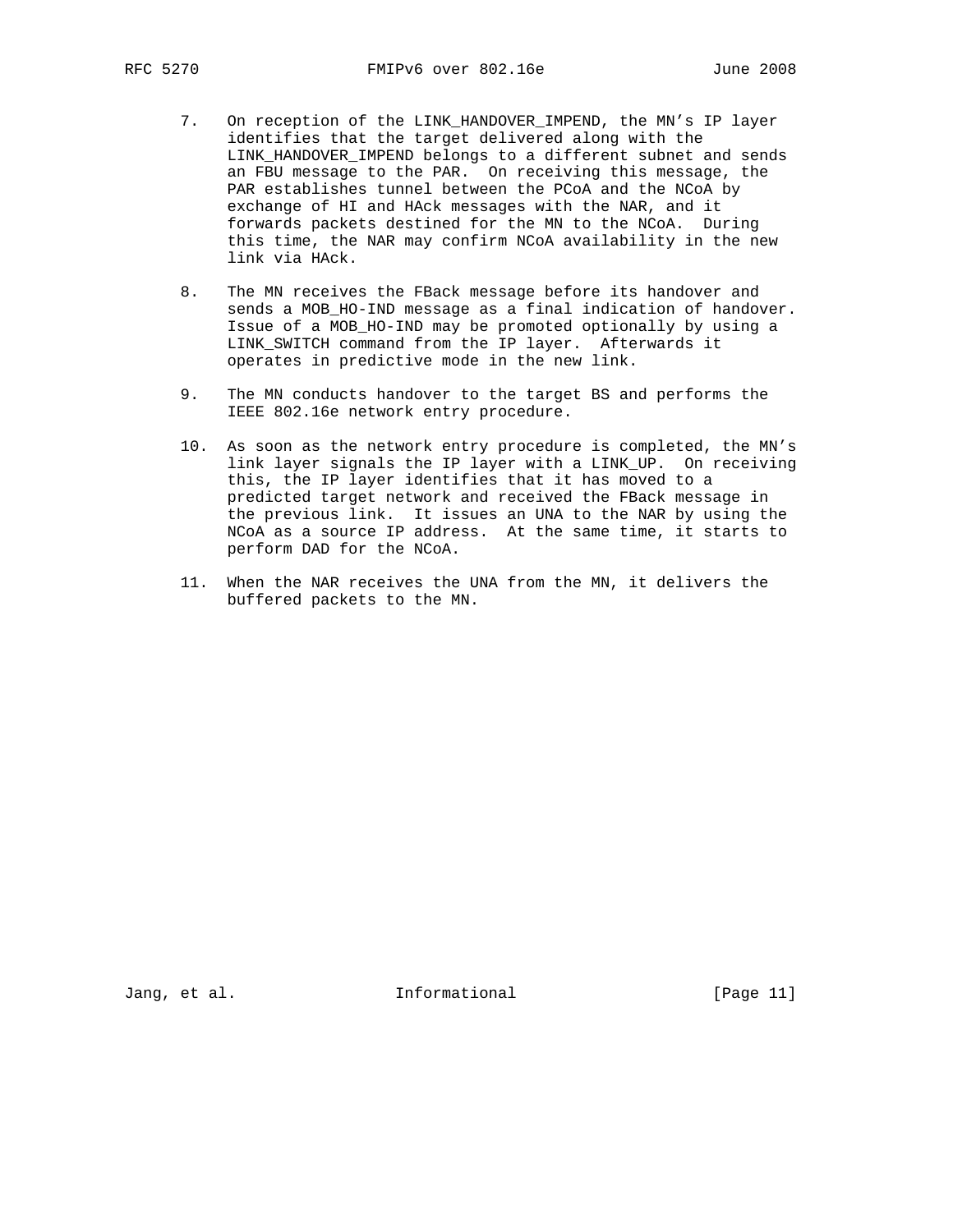



Figure 3. Predictive Fast Handover in 802.16e

# 6.2. Reactive Mode

 The handover procedures in the reactive mode are described as follows. Figure 4 is illustrating these procedures.

- 1. ˜ 7. The same as procedures of predictive mode.
- 8. The MN does not receive the FBack message before handover and sends a MOB\_HO-IND message as a final indication of handover. Afterwards, it operates in reactive mode in the new link.
- 9. The MN conducts handover to the target network and performs the 802.16e network entry procedure.

Jang, et al. 10. Informational 1. [Page 12]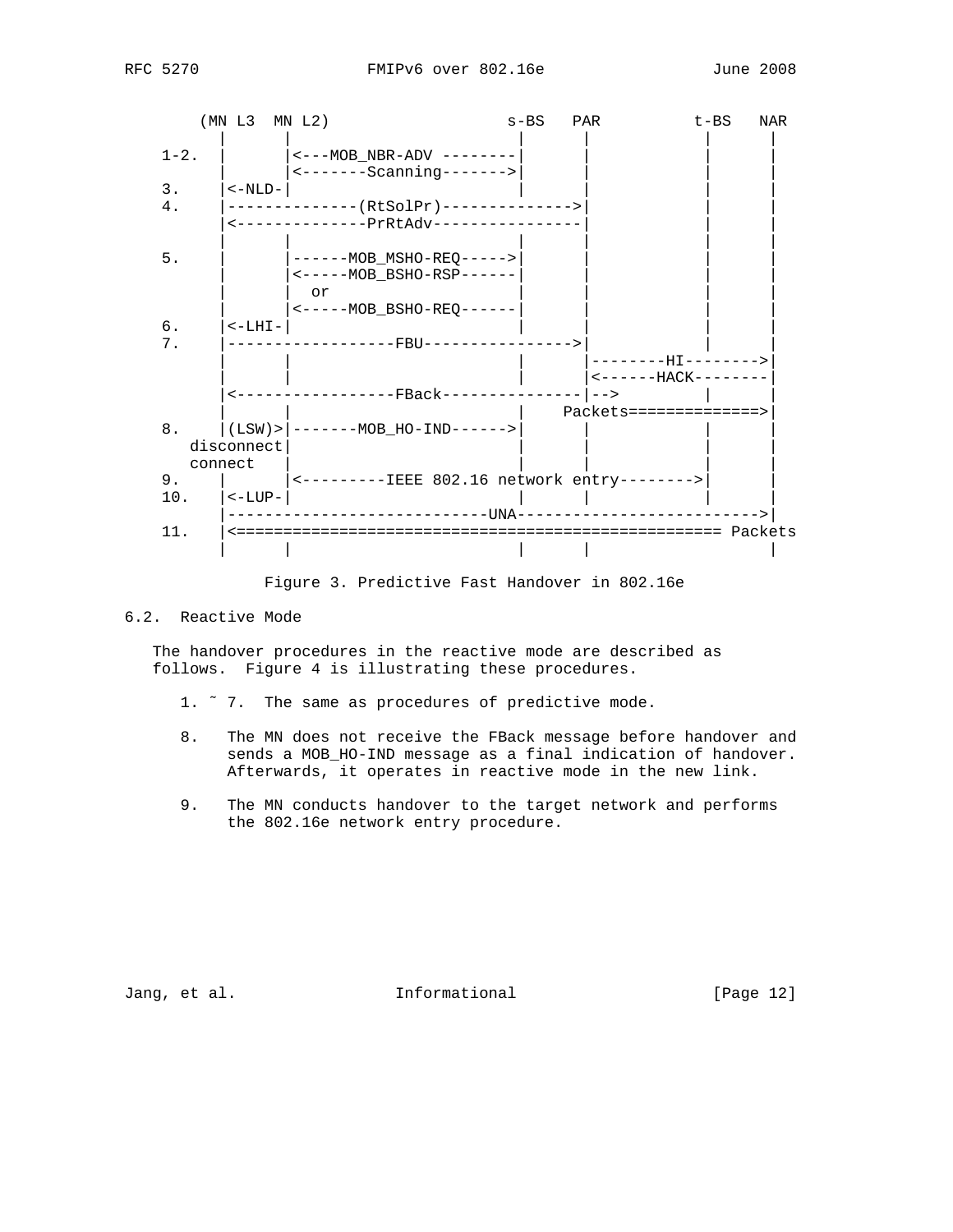- 10. As soon as the network entry procedure is completed, the MN's link layer signals the IP layer with a LINK\_UP. On receiving this, the IP layer identifies that it has moved to the predicted target network without receiving the FBack in the previous link. The MN issues an UNA to the NAR by using NCoA as a source IP address and starts to perform DAD for the NCoA. Additionally, it sends an FBU to the PAR in the reactive mode.
- 11. When the NAR receives the UNA and the FBU from the MN, it forwards the FBack to the PAR. The FBack and Packets are forwarded from the PAR and delivered to the MN (NCoA) through the NAR. The NAR may supply a different IP address than the NCoA by sending an RA with a NAACK option to the MN.

| $1 - 2$ .<br><---MOB_NBR-ADV & Scan--<br>$\textrm{---Scanning---}$<br>3.<br>$<-NLD-$<br>4.<br>--------------(RtSolPr)--------------><br><--------------PrRtAdv-----------<br>$5.$<br>------MOB MSHO-REO-----><br><-----MOB BSHO-RSP------<br>or<br><-----MOB BSHO-REO------<br>б.<br>$<$ -LHI-<br>7.<br>$-----FRI$ ---X---><br>8.<br> -------MOB_HO-IND------><br>disconnect<br>connect<br>9.<br><---------IEEE 802.16 network entry--------><br>10.<br>$\vert$ <-LUP-<br>11.<br>$\leftarrow$ - - - - - - - FBU - - - - - - - )<br>$---HI/HACK---->$<br>(if necessary)<br>Packets & FBack=========> | (MN L3 MN L2) |  | $s-BS$ | PAR | t-BS | NAR |
|-----------------------------------------------------------------------------------------------------------------------------------------------------------------------------------------------------------------------------------------------------------------------------------------------------------------------------------------------------------------------------------------------------------------------------------------------------------------------------------------------------------------------------------------------------------------------------------------------------|---------------|--|--------|-----|------|-----|
|                                                                                                                                                                                                                                                                                                                                                                                                                                                                                                                                                                                                     |               |  |        |     |      |     |
|                                                                                                                                                                                                                                                                                                                                                                                                                                                                                                                                                                                                     |               |  |        |     |      |     |
|                                                                                                                                                                                                                                                                                                                                                                                                                                                                                                                                                                                                     |               |  |        |     |      |     |
|                                                                                                                                                                                                                                                                                                                                                                                                                                                                                                                                                                                                     |               |  |        |     |      |     |
|                                                                                                                                                                                                                                                                                                                                                                                                                                                                                                                                                                                                     |               |  |        |     |      |     |
|                                                                                                                                                                                                                                                                                                                                                                                                                                                                                                                                                                                                     |               |  |        |     |      |     |
|                                                                                                                                                                                                                                                                                                                                                                                                                                                                                                                                                                                                     |               |  |        |     |      |     |
|                                                                                                                                                                                                                                                                                                                                                                                                                                                                                                                                                                                                     |               |  |        |     |      |     |
|                                                                                                                                                                                                                                                                                                                                                                                                                                                                                                                                                                                                     |               |  |        |     |      |     |
|                                                                                                                                                                                                                                                                                                                                                                                                                                                                                                                                                                                                     |               |  |        |     |      |     |
|                                                                                                                                                                                                                                                                                                                                                                                                                                                                                                                                                                                                     |               |  |        |     |      |     |
|                                                                                                                                                                                                                                                                                                                                                                                                                                                                                                                                                                                                     |               |  |        |     |      |     |
|                                                                                                                                                                                                                                                                                                                                                                                                                                                                                                                                                                                                     |               |  |        |     |      |     |
|                                                                                                                                                                                                                                                                                                                                                                                                                                                                                                                                                                                                     |               |  |        |     |      |     |
|                                                                                                                                                                                                                                                                                                                                                                                                                                                                                                                                                                                                     |               |  |        |     |      |     |
|                                                                                                                                                                                                                                                                                                                                                                                                                                                                                                                                                                                                     |               |  |        |     |      |     |

Figure 4. Reactive Fast Handover in 802.16e

Jang, et al. 10. Informational 1. [Page 13]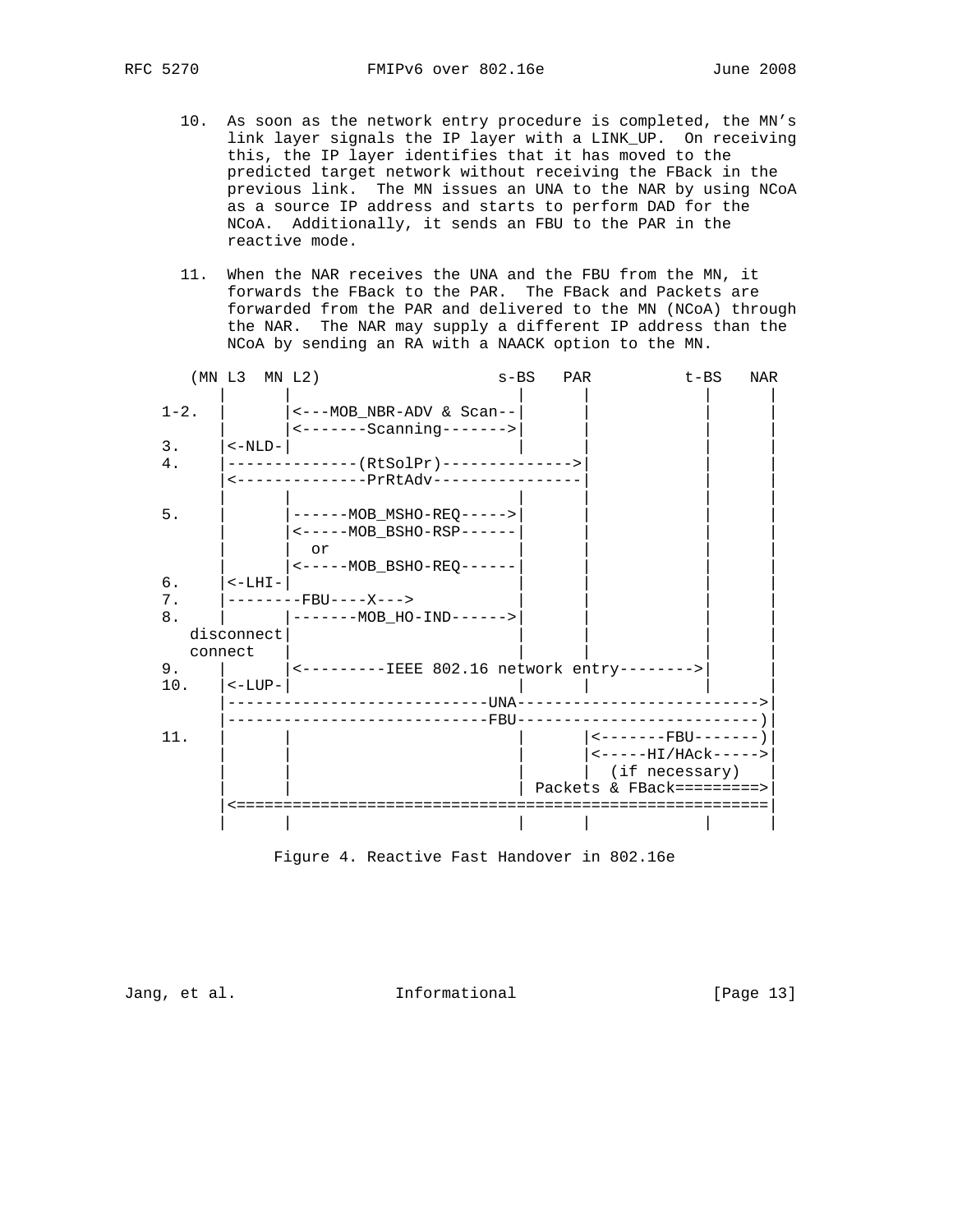# 7. IEEE 802.21 Considerations

 It is worth noting that great research has been conducted on defining generic services in the IEEE 802.21 working group that facilitate handovers between heterogeneous access links. The standard works are named as a Media Independent Handover (MIH) Service [IEEE802.21], and propose three kinds of services: Media Independent Event Service (MIES), Media Independent Command Service (MICS), and Media Independent Information Service (MIIS).

 An MIES defines the events triggered from lower layers (physical and link) to higher layers (network and above) in order to report changes of physical and link-layer conditions. On the other hand, an MICS supports the commands sent from higher layers to lower layers, and it provides users with a way of managing the link behavior relevant to handovers and mobility. An MIIS provides a framework by which the MN or network can obtain network information to facilitate network selection and handovers.

 Although the purpose of IEEE 802.21 has been developed to enhance the user experience of MNs roaming between heterogeneous networks, the results may be utilized to optimize the handover performance in a homogeneous network. When the MIH primitives are available for handover in the 802.16e network, the MN can use them instead of the primitives proposed in this document. Table 1 shows examples of the mapping between the proposed primitives and the MIH primitives.

| Proposed primitives  | MIH primitives<br>========================== |
|----------------------|----------------------------------------------|
| NEW LINK DETECTED    | LINK DETECTED                                |
| LINK HANDOVER IMPEND | LINK HANDOVER IMMINENT                       |
| LINK SWITCH          | HANDOVER COMMIT                              |
| LINK UP              | LINK UP                                      |

## Table 1. The Proposed Primitives and MIH Primitives

# 8. Security Considerations

 The primitives defined in this document are used only for local indication inside of the MN, so no security mechanism is required to protect those primitives. However, FMIPv6 messages and IEEE 802.16e messages, which may trigger the primitives, need to be protected.

Jang, et al. 10. Informational 1. [Page 14]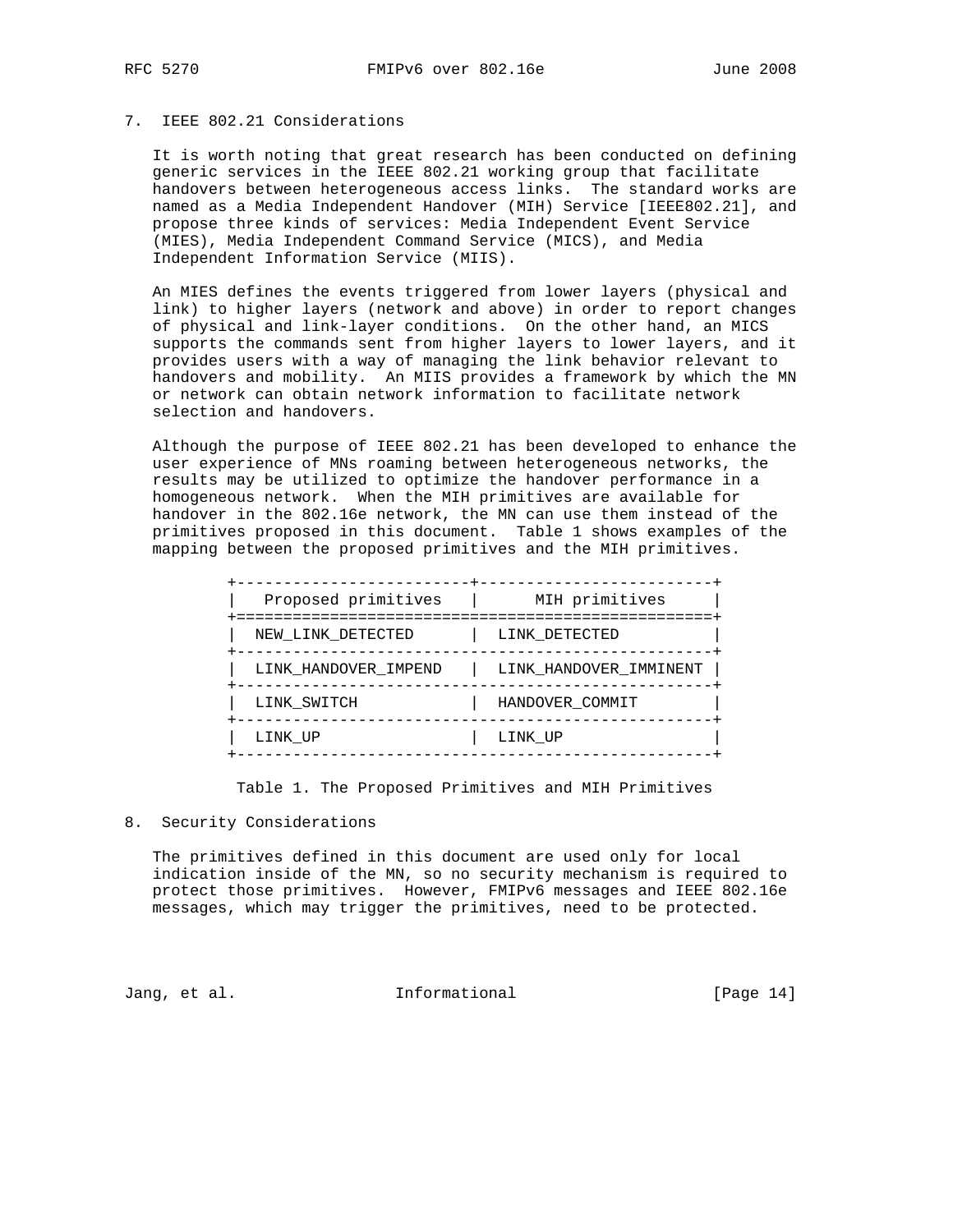Security considerations of the FMIPv6 specification [RFC5268] are applicable to this document. It is also worthwhile to note that the IEEE802.16e has a security sub-layer that provides subscribers with privacy and authentication over the broadband wireless network. This layer has two main component protocols: a privacy key management protocol (PKM) for key management and authentication and an encapsulation protocol for encrypting data. From the perspective of the 802.16e, FMIPv6 messages are considered as data and are delivered securely by using those protocols.

 However, some of IEEE 802.16e management messages are sent without authentication. For example, there is no protection to secure 802.16e broadcast messages. It may be possible for the attacker to maliciously forge a MOB\_NBR-ADV message so that it contains the bogus BSIDs, or send a flood of MOB\_NBR-ADV messages having different bogus BSIDs toward the MN. As a result, the MN may trigger a bunch of NEW\_LINK\_DETECTED primitives and send useless consecutive RtSolPr messages to the PAR, finally resulting in wasting the air resources. Therefore, the MN SHOULD perform scanning when detecting new BSs in the received MOB\_NBR-ADV messages in order to assure the included neighbor information.

 It is also possible that attackers try a DoS (Denial-of-Service) attack by sending a flood of MOB\_BSHO-REQ messages and triggering LINK\_HANDOVER\_IMPEND primitives in the MN. But the IEEE 802.16e provides a message authentication scheme for management messages involved in handover as well as network entry procedures by using a message authentication code (MAC) such as HMAC/CMAC (hashed/cipher MAC). Thus, those management messages are protected from the malicious use by attackers who intend to trigger LINK\_HANDOVER\_IMPEND or LINK\_UP primitives in the MN.

#### 9. Acknowledgments

 Many thanks to the IETF Mobility Working Group members of KWISF (Korea Wireless Internet Standardization Forum) for their efforts on this work. In addition, we would like to thank Alper E. Yegin, Jinhyeock Choi, Rajeev Koodli, Jonne Soininen, Gabriel Montenegro, Singh Ajoy, Yoshihiro Ohba, Behcet Sarikaya, Vijay Devarapalli, and Ved Kafle who have provided technical advice.

- 10. References
- 10.1. Normative References
	- [RFC2119] Bradner, S., "Key words for use in RFCs to Indicate Requirement Levels", BCP 14, RFC 2119, March 1997.

Jang, et al. 10. Informational 1. [Page 15]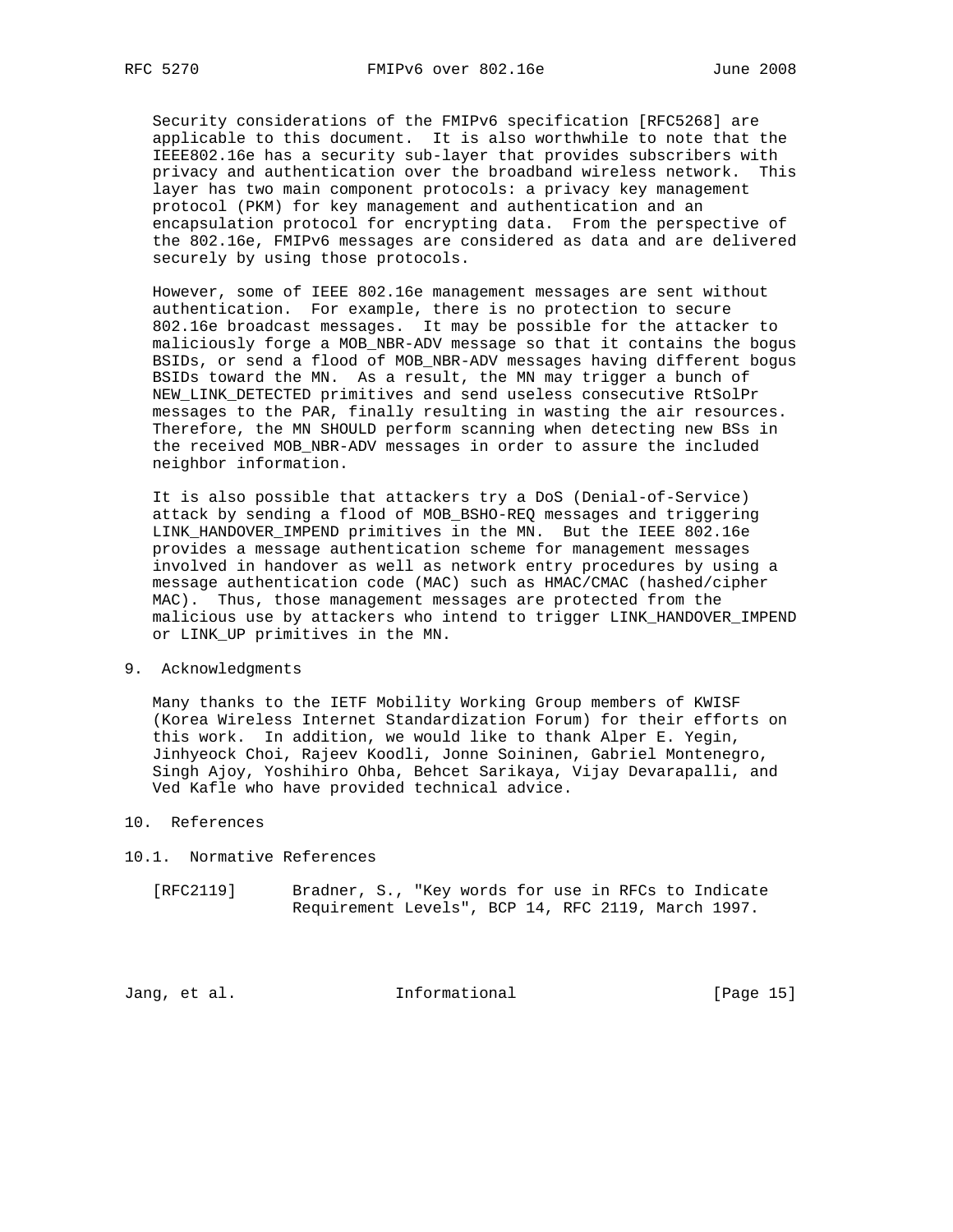- [RFC3775] Johnson, D., Perkins, C., and J. Arkko, "Mobility Support in IPv6", RFC 3775, June 2004.
- [RFC4862] Thomson, S., Narten, T., and T. Jinmei, "IPv6 Stateless Address Autoconfiguration", RFC 4862, September 2007.
- [RFC5268] Koodli, R., Ed., "Mobile IPv6 Fast Handovers", RFC 5268, June 2008.
- [IEEE802.16] "IEEE Standard for Local and Metropolitan Area Networks, Part 16: Air Interface for Fixed Broadband Wireless Access Systems", IEEE Std 802.16-2004, October 2004.
- [IEEE802.16e] "IEEE Standard for Local and Metropolitan Area Networks, Amendment 2: Physical and Medium Access Control Layers for Combined Fixed and Mobile Operation in Licensed Bands and Corrigendum 1", IEEE Std 802.16e-2005 and IEEE Std 802.16-2004/Cor 1-2005, February 2006.
- 10.2. Informative References
	- [RFC4260] McCann, P., "Mobile IPv6 Fast Handovers for 802.11 Networks", RFC 4260, November 2005.
	- [RFC5184] Teraoka, F., Gogo, K., Mitsuya, K., Shibui, R., and K. Mitani, "Unified Layer 2 (L2) Abstractions for Layer 3 (L3)-Driven Fast Handover", RFC 5184, May 2008.
	- [RFC4907] Aboba, B., "Architectural Implications of Link Indications", RFC 4907, June 2007.
	- [IEEE802.21] "Draft IEEE Standard for Local and Metropolitan Area Networks: Media Independent Handover Services", IEEE Std P802.21 D9.0, February 2008.
	- [SH802.16e] Kim, K., Kim, C., and T. Kim, "A Seamless Handover Mechanism for IEEE 802.16e Broadband Wireless Access", International Conference on Computational Science vol. 2, pp.527-534, 2005.

Jang, et al. 10. Informational 1. [Page 16]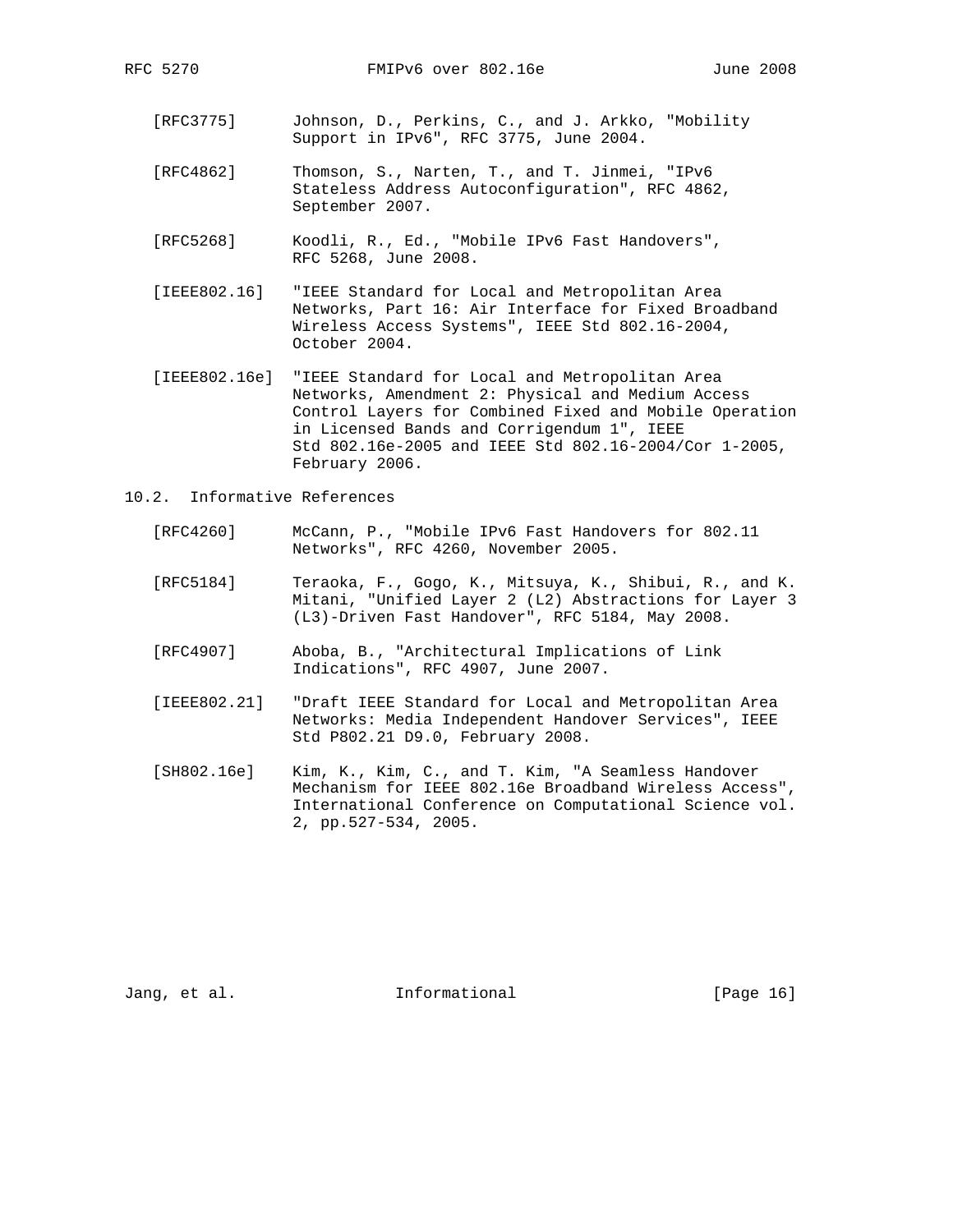Authors' Addresses Heejin Jang SAMSUNG Advanced Institute of Technology P.O. Box 111 Suwon 440-600 Korea EMail: heejin.jang@gmail.com Junghoon Jee Electronics and Telecommunications Research Institute 161 Gajeong-dong, Yuseong-gu Daejon 305-350 Korea EMail: jhjee@etri.re.kr Youn-Hee Han Korea University of Technology and Education Gajeon-ri, Byeongcheon-myeon Cheonan 330-708 Korea EMail: yhhan@kut.ac.kr Soohong Daniel Park SAMSUNG Electronics 416 Maetan-3dong, Yeongtong-gu Suwon 442-742 Korea EMail: soohong.park@samsung.com Jaesun Cha Electronics and Telecommunications Research Institute 161 Gajeong-dong, Yuseong-gu Daejon 305-350 Korea EMail: jscha@etri.re.kr

Jang, et al. **Informational** [Page 17]